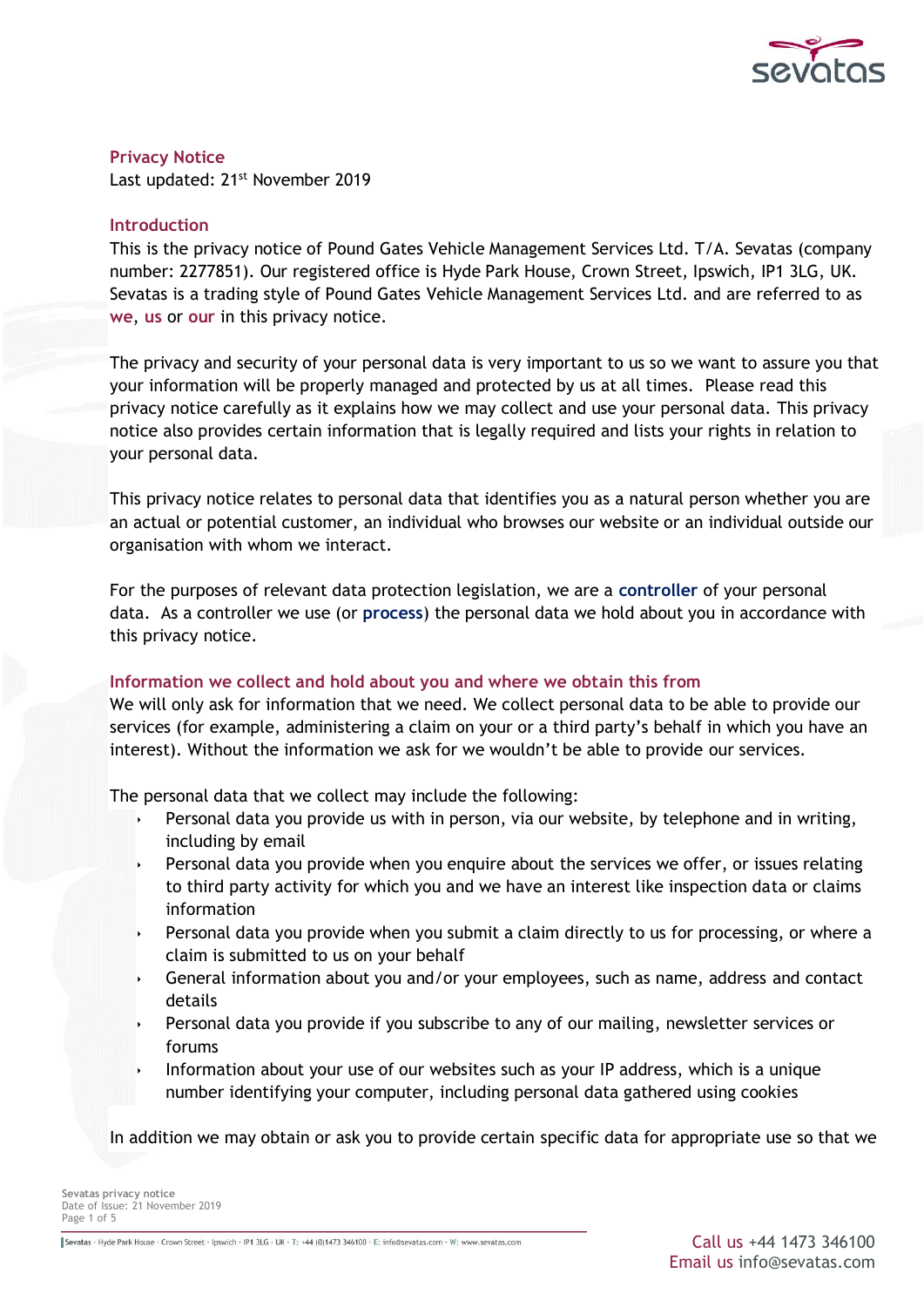

may conduct business within reasonable norms as required to fulfil commercial obligations to you or third parties.

By asking us to arrange or administer a contract, provide a service or undertake a business transaction, you confirm to us that in doing so you have the right and explicit permission from others to share appropriate personal information.

We may also collect information from publicly available sources and third party databases made available for the purposes of reducing fraud and financial crime as well as any other third party databases where your personal data may be held, provided such third parties have lawful bases on which to share such personal data with us.

# **How we use your personal data and the lawful basis for processing**

The following table applies where we are relying on a lawful basis for processing your personal data, other than the basis of consent. We may rely on one or more of the following lawful bases when processing your personal data for the following purposes:

| Purpose for which we may process your       | The lawful basis on which we do this         |
|---------------------------------------------|----------------------------------------------|
| personal data                               |                                              |
| To perform our contractual obligations to   | <b>Contract</b>                              |
| you. This would include meeting your        | The data processing is necessary for any     |
| requests for services                       | contract you may enter into with us          |
| To administer your account, including       | <b>Contract</b>                              |
| financial transactions for invoice and      | The data processing is necessary for any     |
| accounts payables                           | contract you may enter into with us          |
| To assist in the prevention and reduction   | <b>Legal obligation</b>                      |
| of fraud and other financial crime          | The data processing is necessary for us to   |
|                                             | comply with the law and the requirements     |
|                                             | of our regulator                             |
| To handle your claim against one of our     | <b>Legitimate interests</b>                  |
| clients                                     | The data processing is necessary to pursue   |
|                                             | our legitimate interest in fulfilling our    |
|                                             | contractual obligations with our clients, to |
|                                             | protect our clients' interests and to        |
|                                             | conclude the claim to your satisfaction      |
| In the interests of security and to improve | <b>Legitimate interests</b>                  |
| our service, telephone calls you make to us | The data processing is necessary to pursue   |
| may be monitored and/or recorded            | our legitimate interest in the management    |
|                                             | and operation of our business                |
| To let you know about similar products and  | <b>Legitimate interests</b>                  |
| services that may be of interest to you     | The data processing is necessary to pursue   |
|                                             | our legitimate interest in the management    |
|                                             | and operation of our business                |

**Sevatas privacy notice** Date of Issue: 21 November 2019 Page 2 of 5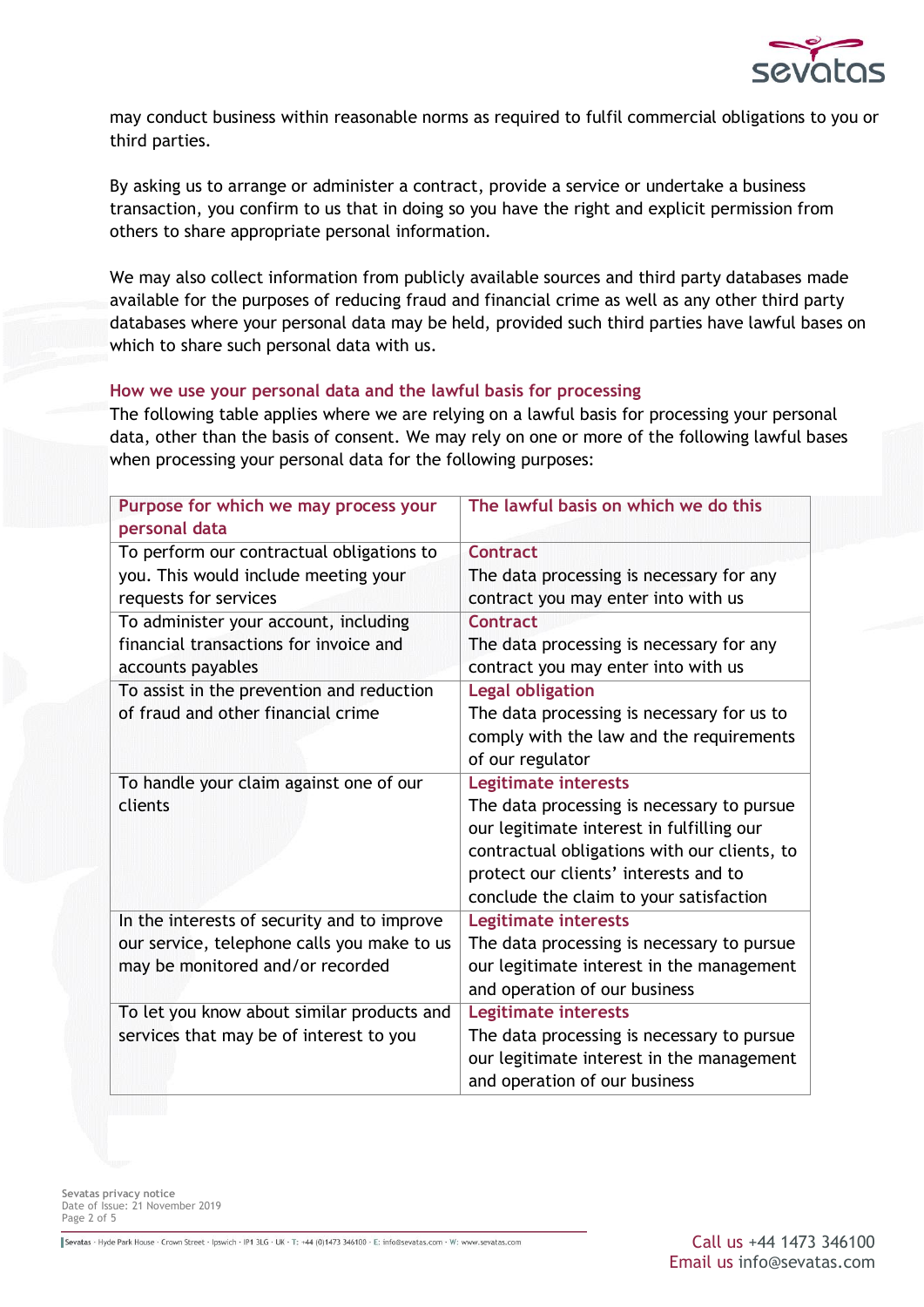

### **Who we pass your personal data to**

We may need to pass your personal data to other companies which may include:

- Other companies or brands within our group of companies
- Parties that we interact with for the legitimate purpose of fulfilling and administering our contractual and statutory obligations. This may also include third party providers subcontracted or associated with fulfilment of our duties and other third parties involved (directly or indirectly) in the administration of the services we provide and associated benefits
- Firms that provide administration, processing and operational services to us or on our behalf under contract such as IT systems support, administrative services and other activities set out in this privacy notice, as well as support activities such as finance and auditing services
- Organisations that have a specific role laid out in law, such as statutory bodies, regulatory authorities and other authorised bodies
- Other organisations where we have a duty to or are permitted to disclose your personal information by law, for example if we receive a valid request from the police or other third party organisation in the interest of preventing and detecting crime, fraud prevention agencies and operators of registers available to check information and prevent fraud

The personal information you share with us may be transferred by us or any of the types of firms or organisations we have noted above, to other countries in order for processing to take place, including locations outside of the UK and the European Union. In the unlikely event that we transfer your personal information outside the European Union we will ensure that an adequate level of protection is in place to protect your personal information such as putting in place contractual protections which have the purpose of ensuring the security of any information passed and putting in place technical and organisational security measures to prevent the loss or unauthorised access of your personal information.

#### **How we contact you about other products and services**

We may from time to time process your personal data to let you know about similar products and services that may be of interest to you, or to keep you up to date on the latest industry news and/or risk management advice. This is because we value you as a client and are committed to providing you with the certainty necessary to help you manage the risks you face. Our lawful basis for processing your personal data in this way is as is necessary to pursue the legitimate interests of our business, unless we have otherwise obtained your consent to do so. We may contact you by post, telephone or e-mail. You will be given the option to stop receiving any communications from us in this regard at any time however please note that this will not affect us contacting you about the services that you have specifically requested from us.

#### **Accessing our website and cookies**

When you visit one of our websites we may collect information from you, such as your email address, IP address and other online identifiers. This helps us to track unique visits and monitor patterns of website traffic, such as who visits and why they visit. We use third parties to collate IP addresses to help us understand our Internet traffic data and data regarding your browser type and computer. We may also use web usage information to create statistical data regarding the use of our website. We may then use or disclose that statistical data to others for marketing and strategic development purposes, but no individuals will be identified in such statistical data.

**Sevatas privacy notice** Date of Issue: 21 November 2019 Page 3 of 5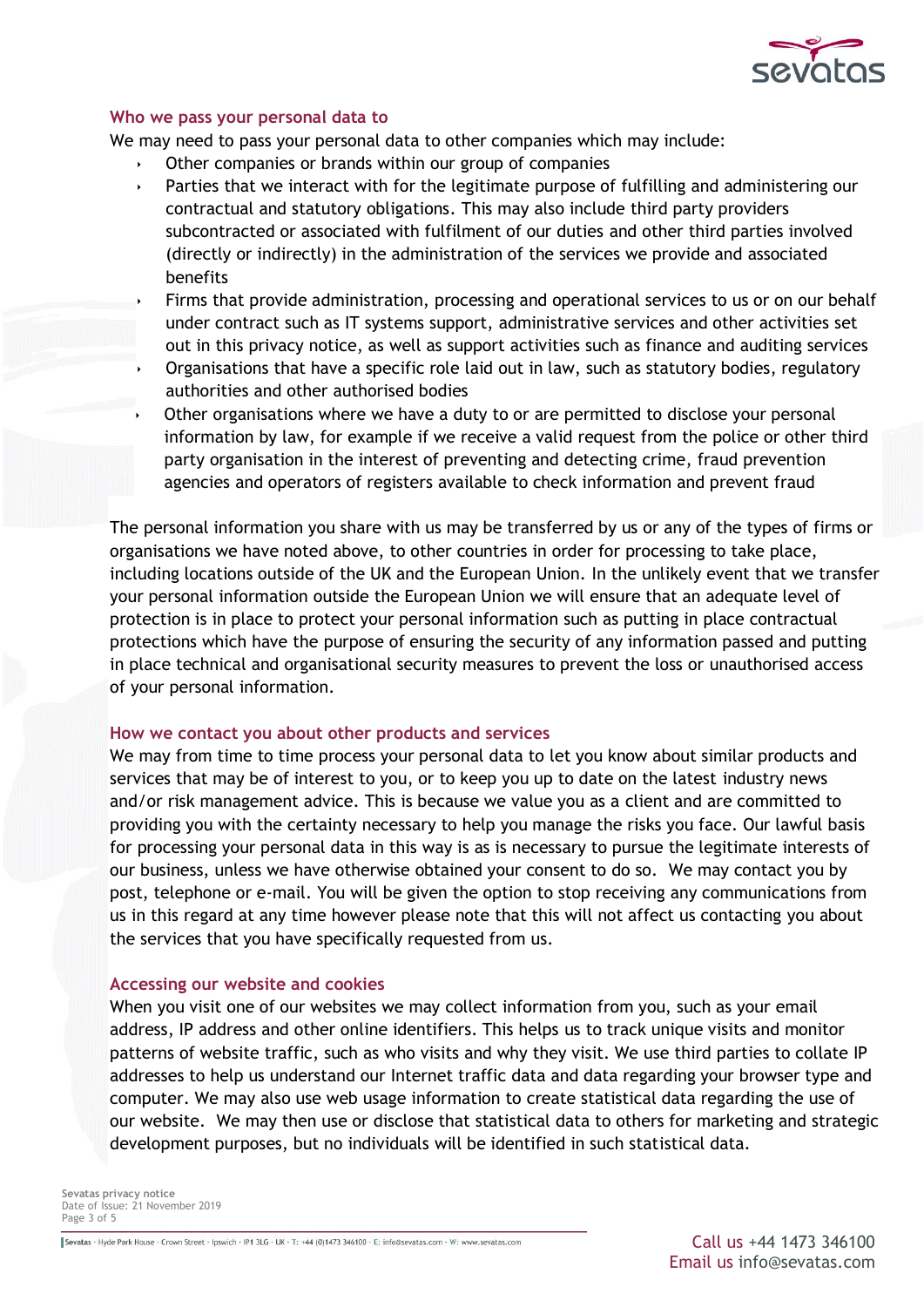

We may use cookies and/or pixel tags on some pages of our website. A cookie is a small text file sent to your computer. A pixel tag is an invisible tag placed on certain pages of our website, but not on your computer. Pixel tags usually work together with cookies to help us to give you a more tailored service. We may also use cookies and pixel tags in our email communication to personalise the email and track whether the email has been opened and whether the recipient has used any website links contained in the email communication. This allows us to monitor and improve our email communications and website. Useful information about cookies, including how to remove them, can be found at [www.allaboutcookies.org.](http://www.allaboutcookies.org/)

Internet browsers normally accept cookies by default, although it's possible to set a browser to reject cookies. Rejecting cookies may restrict your use of our website and/or delay or affect the way in which our website operates. The open nature of the internet is such that data may flow over networks without security measures, and may be accessed and used by people other than those for whom the data is intended. While this is outside of our control, we do take the protection of your information very seriously and aim to apply appropriate levels of security at all times.

We accept no responsibility for the privacy policies of any third party sites visitors can access through our website.

## **Your Rights**

We will only store your data for as long as is necessary to comply with the requirements of your contract(s) and any legal obligations or lawful processing conditions that may exist as a result. You have a number of rights concerning the personal information we use, which you may ask us to observe. In some cases even when you make a request concerning your personal information, we may not be required, or be able to carry out your request as this may result in us not being able to fulfil our legal and regulatory obligations under the lawful processing conditions under which we hold your data or because there is a minimum statutory period of time for which we have to keep your information. If this is the case we will let you know our reasons.

## You can ask us to:

- Provide a copy of your personal information
- Correct or delete unnecessary or inaccurate personal information
- Restrict or to object to the use of your personal information at any time
- Provide your personal data in a structured, commonly used and machine-readable format and to have your personal data transferred to another controller. This right only applies where our processing of your personal data is automated and the processing took place initially with your consent or for the performance of a contract with you
- Where we rely on your consent to use your personal information, you can withdraw that consent at any time. Where your consent is withdrawn, your previous consent will remain valid in respect of our use of your information prior to the date you withdrew it, or if any marketing material has been sent prior to you advising that you don't want us to contact you again

## **How to contact us**

If you need to contact us in connection with the use or processing of your personal data, or you have any questions or concerns about this privacy notice or your data protection rights, you can get in touch with our data protection co-ordinator as follows: -

**Sevatas privacy notice** Date of Issue: 21 November 2019 Page 4 of 5